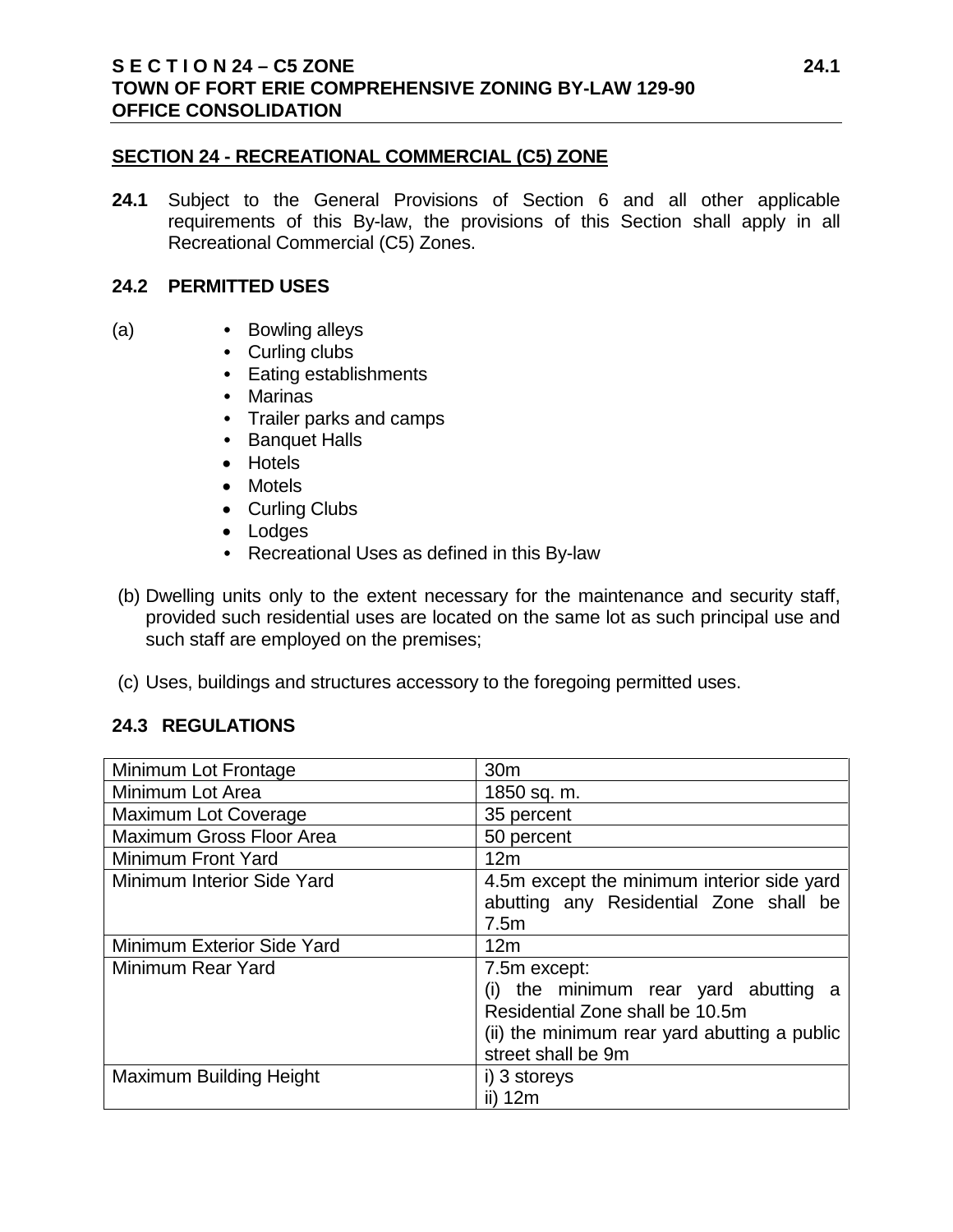# **S E C T I O N 24 – C5 ZONE 24.2 TOWN OF FORT ERIE COMPREHENSIVE ZONING BY-LAW 129-90 OFFICE CONSOLIDATION**

#### **24.4 REGULATIONS FOR TRAILER PARK AND CAMP**

| Minimum Lot Frontage                     | 60 <sub>m</sub>                                                                                                                                                                                                                        |
|------------------------------------------|----------------------------------------------------------------------------------------------------------------------------------------------------------------------------------------------------------------------------------------|
| Minimum Lot Area                         | 2 ha                                                                                                                                                                                                                                   |
| <b>Minimum Yard Requirements</b>         | No trailer, building, or structure shall be<br>located within 15m of a public street nor<br>within 7.5m of a side or rear lot line that<br>does not abut a public street, nor within<br>15m of the boundary of any Residential<br>Zone |
| <b>Trailer Locations</b>                 | No trailer shall be permitted except upon a<br>trailer site                                                                                                                                                                            |
| Minimum Individual Trailer Site Area     | 185 sq. m but in no case shall the total area<br>occupied by the total number of trailer sites<br>in a trailer camp exceed 30/ha                                                                                                       |
| Minimum Individual Trailer Site Frontage | 9 <sub>m</sub>                                                                                                                                                                                                                         |
| <b>Required Access</b>                   | Each trailer site shall be accessible by<br>means of a driveway:<br>at least 3.5m in width where the<br>(a)<br>driveway is for one-way traffic, or<br>at least 7.5m in width where the<br>(b)<br>driveway is for two-way traffic       |

#### **24.5 REGULATIONS FOR MARINAS**

- a) Front and rear yards shall not be used for any purpose other than landscaping
- b) Every marina establishment shall be serviced with municipally approved piped water supply and sanitary sewers
- c) Entrance and exit ramps for automobile traffic shall not exceed two in number and each such ramp shall have a minimum width of 7.5m.
- d) All other provisions of Section 24.3 hereof shall apply to Marinas

# **EXCEPTIONS TO RECREATIONAL COMMERCIAL (C5) ZONE**

# **C5-5 (129-90) 3189 Niagara River Parkway (Relocated to ECU-5)**

# **C5-20 (216-1990) 3033 Townline Road**

Notwithstanding the provisions of the Recreational Commercial (C5) zone to the contrary, the use of the lands indicated as C5-20 on Schedule "A" shall be for a year round mobile home park, and uses, building and structures accessory thereto, and the following special regulations shall apply thereto: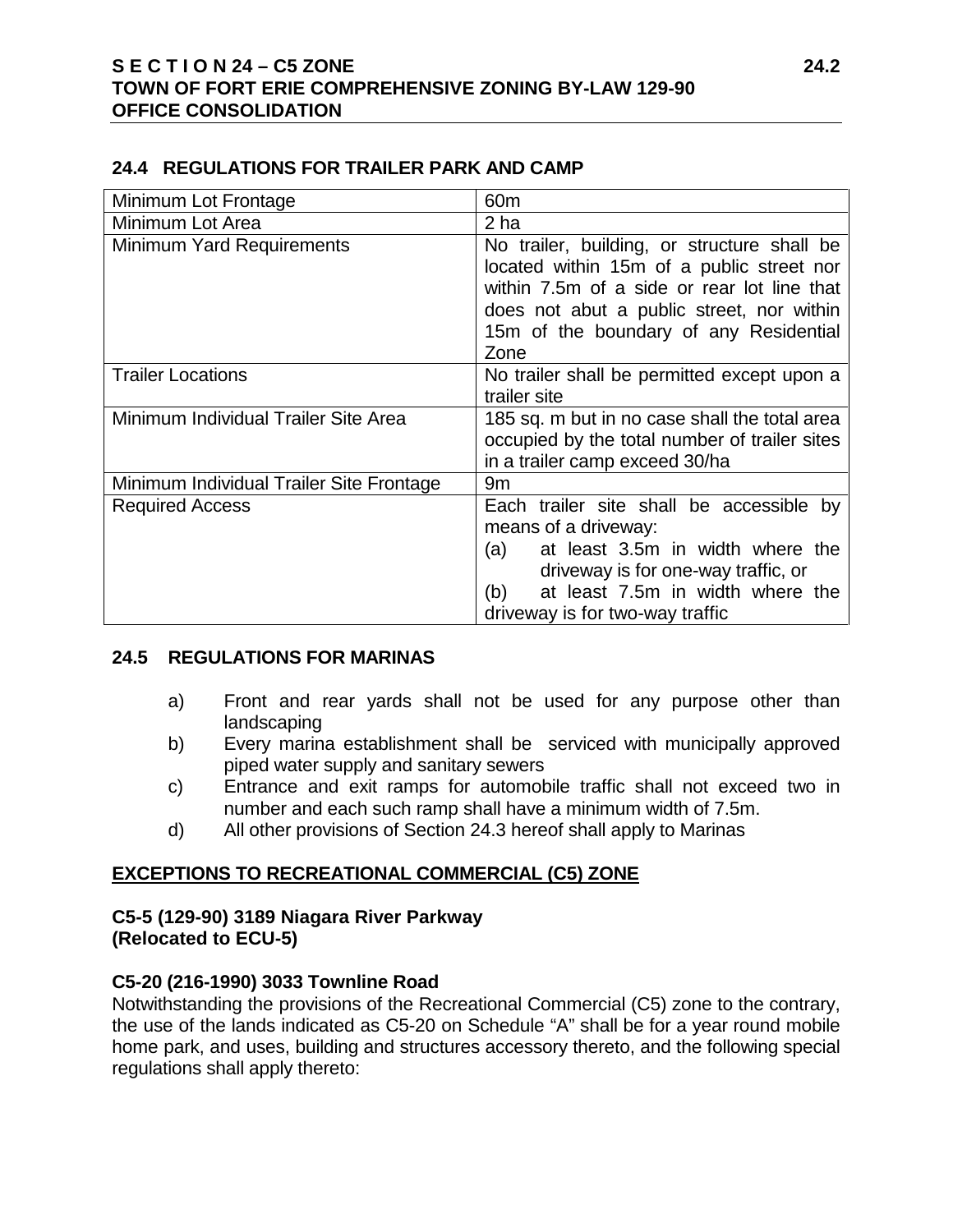#### **S E C T I O N 24 – C5 ZONE 24.3 TOWN OF FORT ERIE COMPREHENSIVE ZONING BY-LAW 129-90 OFFICE CONSOLIDATION**

- a) no mobile home shall be permitted except upon a mobile home site;
- b) no mobile home building or structure shall be located:
	- (i) within 15 metres of any public street plus any applicable distance as specified on Schedule B.
	- (ii) no mobile home, building or structure shall be located within 7.5 metres of a side or rear lot line that does not abut a public street or within 15 metres of the boundary of any residential zone.
- c) the minimum mobile home site area shall be 185 square metres but in no case shall the number of mobile home sites in the mobile home park exceed 408 sites within the park;
- d) the minimum mobile home site frontage shall not be less than 9 metres;
- e) each mobile home site shall be accessible by means of a driveway:
	- (i) At least 3.5 metres in width where the driveway is for one-way traffic, or:
	- (ii) At least 7.5 metres in width where the driveway is for two-way traffic.
- f) a minimum of 1.25 parking spaces per mobile home site must be provided within the mobile home park.

# **C5-25 (129-1990) 3129 Niagara River Parkway (Relocated to ECU-25)**

**C5-28 (129-1990) Niagara Parks Marina (Relocated to OS-28)**

**C5-33 (129-1990) 1047 Niagara River Parkway (Relocated to ECU-33)**

**C5-73 (129-1990) Tatler Motel, Southwest Corner of Garrison Road and Rosehill (Relocated to RU-73)**

**C5-280 (129-1990) Erie Road North Side, East of Point Abino (Relocated to ECU-280)**

**C5-210(H) (78-1999) 3033 Townline Road - DELETED**

# **C5-279 (129-1990) 4380 Erie Road**

Nothing shall prevent the continued use of the lands indicated as C5-279 on Schedule "A" for a private club and uses, buildings and structures accessory thereto.

# **C5-314 (78-1999, 78-03, 123-04) Black Creek Retirement Parks, 3033 Townline Road**

These lands are zoned "Recreational Commercial C5-314 Zone" and all of the provisions that relate to lands zoned "Recreation Commercial C5 Zone" by this by-law shall apply to those lands zoned "Recreational Commercial Holding C5(H)-314 Zone", except that notwithstanding the provisions of the "Recreation Commercial C5 Zone" to the contrary, the use of the lands indicated as C5-314 on Schedule A shall be used for a year round mobile home park INCLUDING BOTH MOBILE HOMES AND SITE BUILT DWELLINGS ON SLAB FOUNDATIONS, and uses, buildings and structures accessory thereto together with the following special regulations: